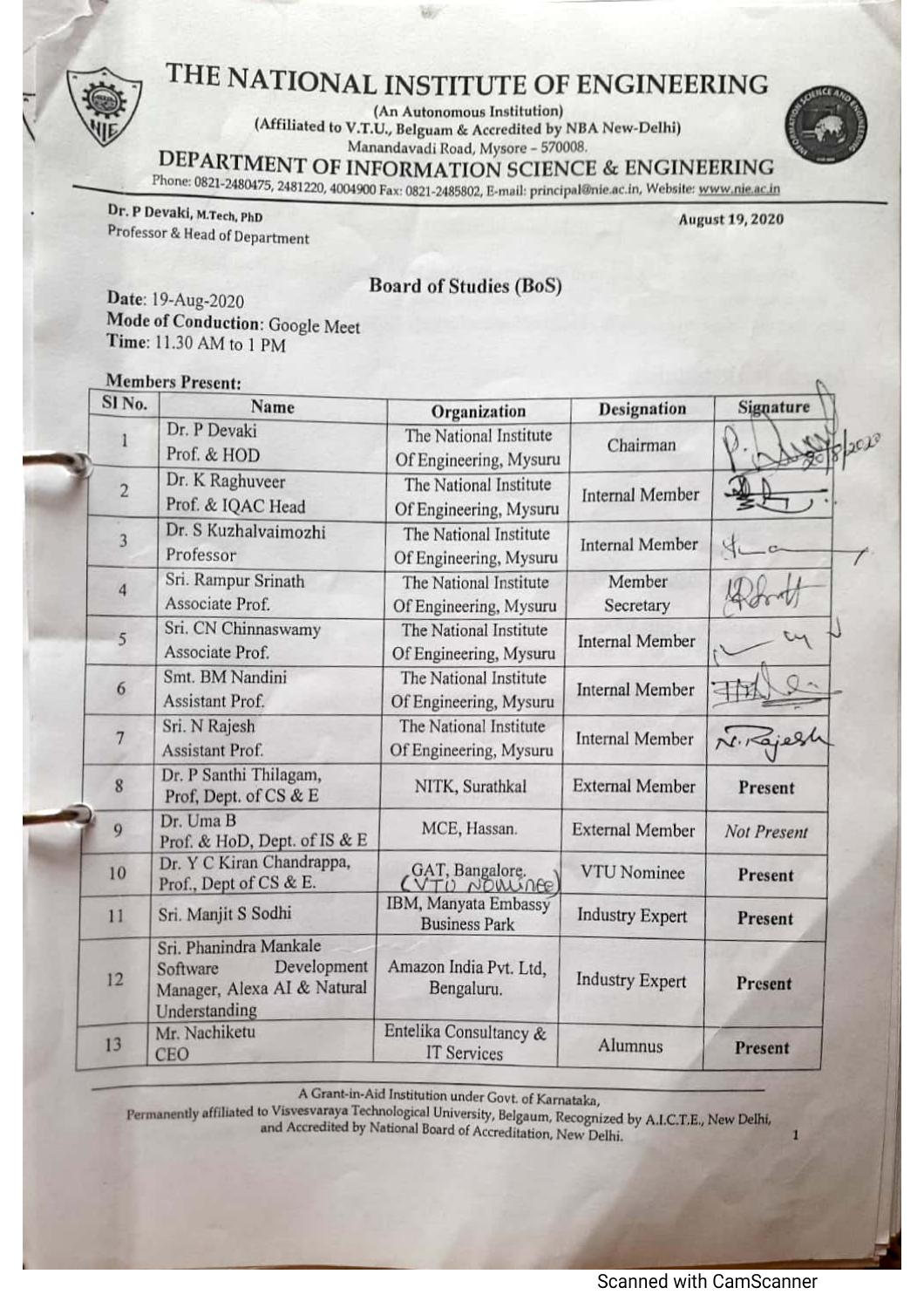

(An Autonomous Institution) (Affiliated to V.T.U., Belguam & Accredited by NBA New-Delhi) Manandavadi Road, Mysore - 570008. DEPARTMENT OF INFORMATION SCIENCE & ENGINEERING Phone: 0821-2480475, 2481220, 4004900 Fax: 0821-2485802, E-mail: principal@nie.ac.in, Website: www.nie.ac.in

## PROCEEDINGS OF THE MEETING

At the beginning, the Chairman of Board of Studies, Dr. P Devaki, Prof. & HoD, Dept. of IS & E, welcomed and introduced all the members. The Chairman appreciated the members for attending the online meeting of the Board of Studies for the academic year 2020-2021.

## **Agenda and Resolution:**

1. Read and record the minutes of previous BoS meeting held on May 4, 2019 and about the action taken.

**Resolution: Read and Recorded.** The Board noted and also expressed its satisfaction on the action taken.

## To Consider or Approval of the following:

- 2. a. Discussion on DIAB, DAAB, outgoing student feedback **Resolution: Recorded and Approved** 
	-
	- **b.** Blown up syllabus of 3<sup>rd</sup> year of 2018-19 Admission Batch, and Introducing new elective subject in 3rd year for the UG programme under Dept. Elective
		- -1 from the Academic year 2020-2021
			- Dept. Elective  $-1 \rightarrow$  IS6E105 UX & UI
		- Resolution: Approved and Recommended to Academic Council for further action
	- c. Change of Syllabus
- UG 3 Semester Discrete Mathematics & Graph Theory (IS3C01) Core
	- 4 Semester Object Oriented Programming with Java (IS4C04) Core 7 Semester - Wireless Communication and Networks (IS0315) - Elective Resolution: Approved and Recommended to Academic Council for further action
	- d. List of Value added courses to be approved UG
	- Resolution: Approved and Recommended to Academic Council for further action

A Grant-in-Aid Institution under Govt. of Karnataka, Permanently affiliated to Visvesvaraya Technological University, Belgaum, Recognized by A.I.C.T.E., New Delhi, and Accredited by National Board of Accreditation, New Delhi.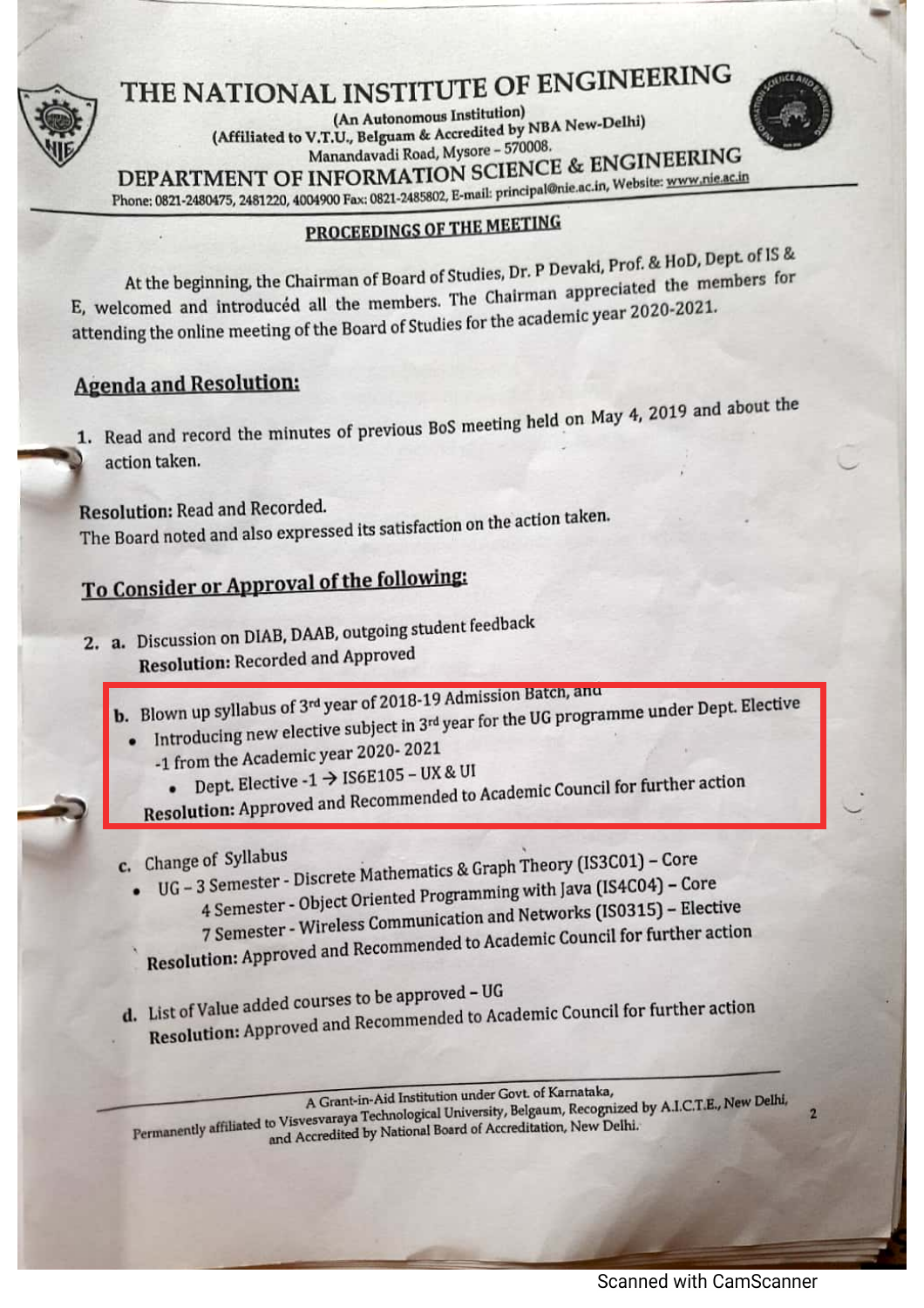(An Autonomous Institution) (Affiliated to V.T.U., Belguam & Accredited by NBA New-Delhi) Manandavadi Road, Mysore - 570008.



DEPARTMENT OF INFORMATION SCIENCE & ENGINEERING

Phone: 0821-2480475, 2481220, 4004900 Fax: 0821-2485802, E-mail: principal@nie.ac.in, Website: www.nie.ac.in

- e. BE honors degree course list UG Resolution: Approved and Recommended to Academic Council for further action
- f. Introducing new elective subjects for the PG programme from the Academic year 2020-2021
	- Dept. Elective -3  $\rightarrow$  MCN2E306 Social Networks
	- Industry Driven Elective -> MCN2I02 Introduction to Machine Learning
	- Open Elective  $\rightarrow$  MCN3003 Mobile Application Development Resolution: Approved and Recommended to Academic Council for further action
- g. Change of Syllabus
	- PG 1 Semester Research Methodology (MCN1CRM) Core Resolution: Approved and Recommended to Academic Council for further action
- h. List of Value added courses to be approved PG Resolution: Approved and Recommended to Academic Council for further action

## **Discussions and Suggestions from Members:**

- Sri. Phanindra Mankale queried where Agile software development topic is being taught. Resolution: Clarified that Agile software development topic is taught in 4th semester, Software Engineering course.
- Sri. Phanindra Mankale queried where working of web topic is being taught. Resolution: Clarified, this topic is covered in Web technology course with laboratory component in 6<sup>th</sup> semester.
- Sri. Manjit S Sodhi queried whether Internet of Things topic is part of the Microprocessor Course Resolution: Clarified, Internet of Things is offered as an industry driven elective course by Nokia Pvt. Ltd Company for the 7<sup>th</sup> semester students.

A Grant-in-Aid Institution under Govt. of Karnataka, "Permanently affiliated to Visvesvaraya Technological University, Belgaum, Recognized by A.I.C.T.E., New Delhi, and Accredited by National Board of Accreditation, New Delhi.

 $\overline{a}$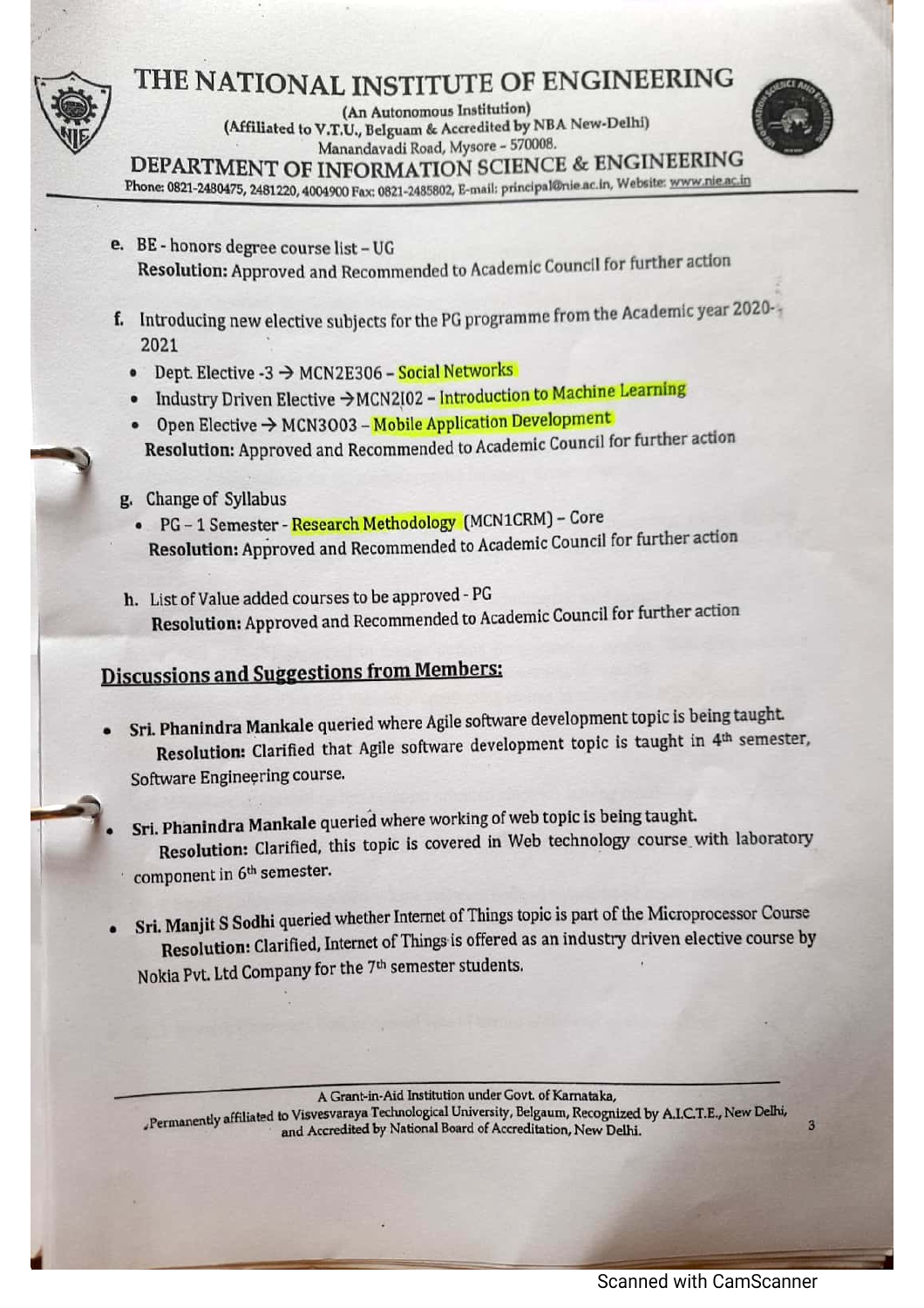(An Autonomous Institution) (Affiliated to V.T.U., Belguam & Accredited by NBA New-Delhi) Manandavadi Road, Mysore - 570008.

DEPARTMENT OF INFORMATION SCIENCE & ENGINEERING

Phone: 0821-2480475, 2481220, 4004900 Fax: 0821-2485802, E-mail: principal@nie.ac.in, Website: www.nie.ac.in

- 
- Sri. Phanindra Mankale suggested to have Blockchain technology as a course in the curriculum

Resolution: Clarified, Blockchain technology course is offered as a value added course, once content of the syllabus and textbook will be finalized, the course will be offered as a core or elective

Sri. Phanindra Mankale queried whether the Machine Learning course is being taught considering the industry requirement.

Resolution: Clarified by Nachiketu, Alumnus and member of BoS, who had taught the Machine Learning course for PG students under Industry driven elective.

Sri. Phanindra Mankale suggested to have Natural Language Processing, Linear Algebra, Computer Vision topics under Machine learning course which is essential and required in industry.

Resolution: Noted and steps will be taken for including the said topics / courses.

Sri. Manjit S Sodhi suggested to Design python programming course related to machine learning, Data science and analytics, Functional Programming, MongoDB.

Resolution: Clarified that Python programming course is offered as MOOC elective from NPTEL, and further steps will be taken for including the said topics when offered as value added course or as department elective.

BoS Members suggested to have stream oriented electives having continuity in subsequent semester, considering the recent trends and technologies.

Resolution: Noted and steps will be taken for introducing the stream oriented electives

Dr. P Santhi Thilagam suggested to have Software defined networks as a new course Resolution: Clarified, it is listed in MOOC elective, further steps will be taken to include this course as a core or elctive.

Dr. P Devaki, Chairman, BoS, proposed vote of thanks at the end of the meeting.

A Grant-in-Aid Institution under Govt. of Karnataka, Permanently affiliated to Visvesvaraya Technological University, Belgaum, Recognized by A.I.C.T.E **PROFESSOR** and Accredited by National Board of Accreditation, New Delhi.

Dept. of Information Science & Eng **Jhe National Institute of Engin** MYSORE-57000R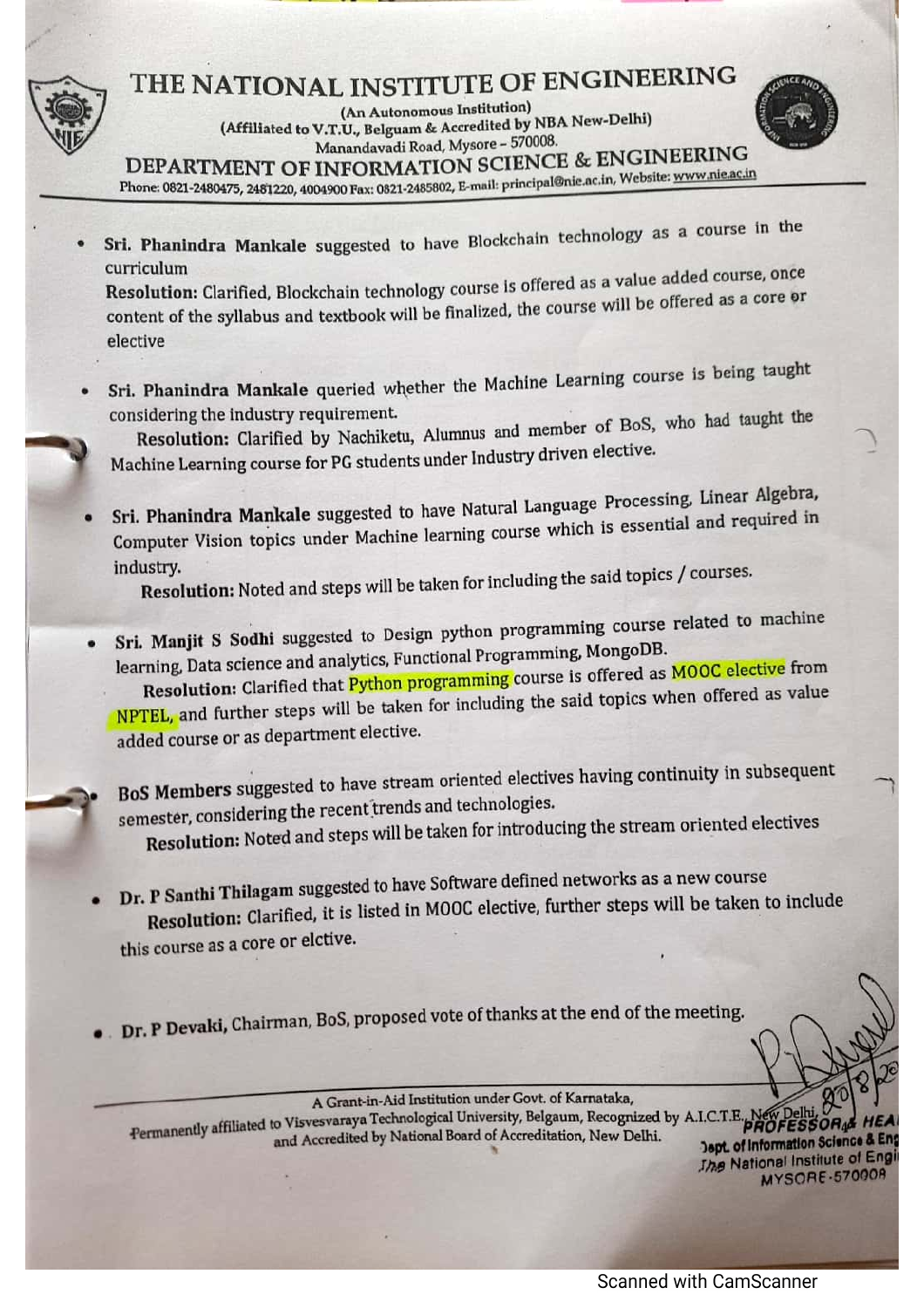(An Autonomous Institution) (Affiliated to V.T.U., Belguam & Accredited by NBA New-Delhi) Manandavadi Road, Mysore - 570008.

DEPARTMENT OF INFORMATION SCIENCE & ENGINEERING

## Phone: 0821-2480475, 2481220, 4004900 Fax: 0821-2485802, E-mail: principal@nie.ac.in, Website: www.nie.ac.in

## Approval required for the following:

- a. Programme outcome Assessment **Resolution:**
- b. Re-revised scheme for Curriculum of M.Tech from 2020-2021 Academic Year (2020-21 **Admission Batch)**

| Semester     | <b>Credit Distribution</b>                                              |                | <b>Total Credits</b> | <b>Remarks</b>                                                                                                                                  |  |
|--------------|-------------------------------------------------------------------------|----------------|----------------------|-------------------------------------------------------------------------------------------------------------------------------------------------|--|
|              | Same as Previous year                                                   |                | 27                   | No Change                                                                                                                                       |  |
| $\mathbf{I}$ | Same as Previous year                                                   |                | 27                   | No Change                                                                                                                                       |  |
|              | <b>MOOC Elective</b><br>(12 Weeks)<br>Management<br>Department          | 3              | 19                   | No Class room<br>intervention in III<br>semester. Students have<br>to satisfy the necessary<br>criteria for the award of<br>internship credits. |  |
| III          | <b>Open Elective</b><br>(MOOC)<br>(8 Weeks) from<br>Other<br>Department | $\overline{2}$ |                      |                                                                                                                                                 |  |
|              | Seminar                                                                 | $\mathbf{1}$   |                      |                                                                                                                                                 |  |
|              | Internship                                                              | 5              |                      |                                                                                                                                                 |  |
|              | Project Phase - I                                                       | 8              |                      |                                                                                                                                                 |  |
| IV           | Project Phase - II                                                      | 15             | 15                   |                                                                                                                                                 |  |
|              | <b>Total Credits</b>                                                    |                | 88                   |                                                                                                                                                 |  |

**Resolution:** 

c. Restrict the paper setting for MOOC elective by internal faculty assigned only, than the external paper setter.

**Resolution:** 

**PROFESSOR & HEAD Oept. of Information Science & Engineering** The National Institute of Engineering **MYSORE-570008** 

A Grant-in-Aid Institution under Govt. of Karnataka. Permanently affiliated to Visvesvaraya Technological University, Belgaum, Recognized by A.I.C.T.E., New Delhi, and Accredited by National Board of Accreditation, New Delhi.

**Scanned with CamScanner**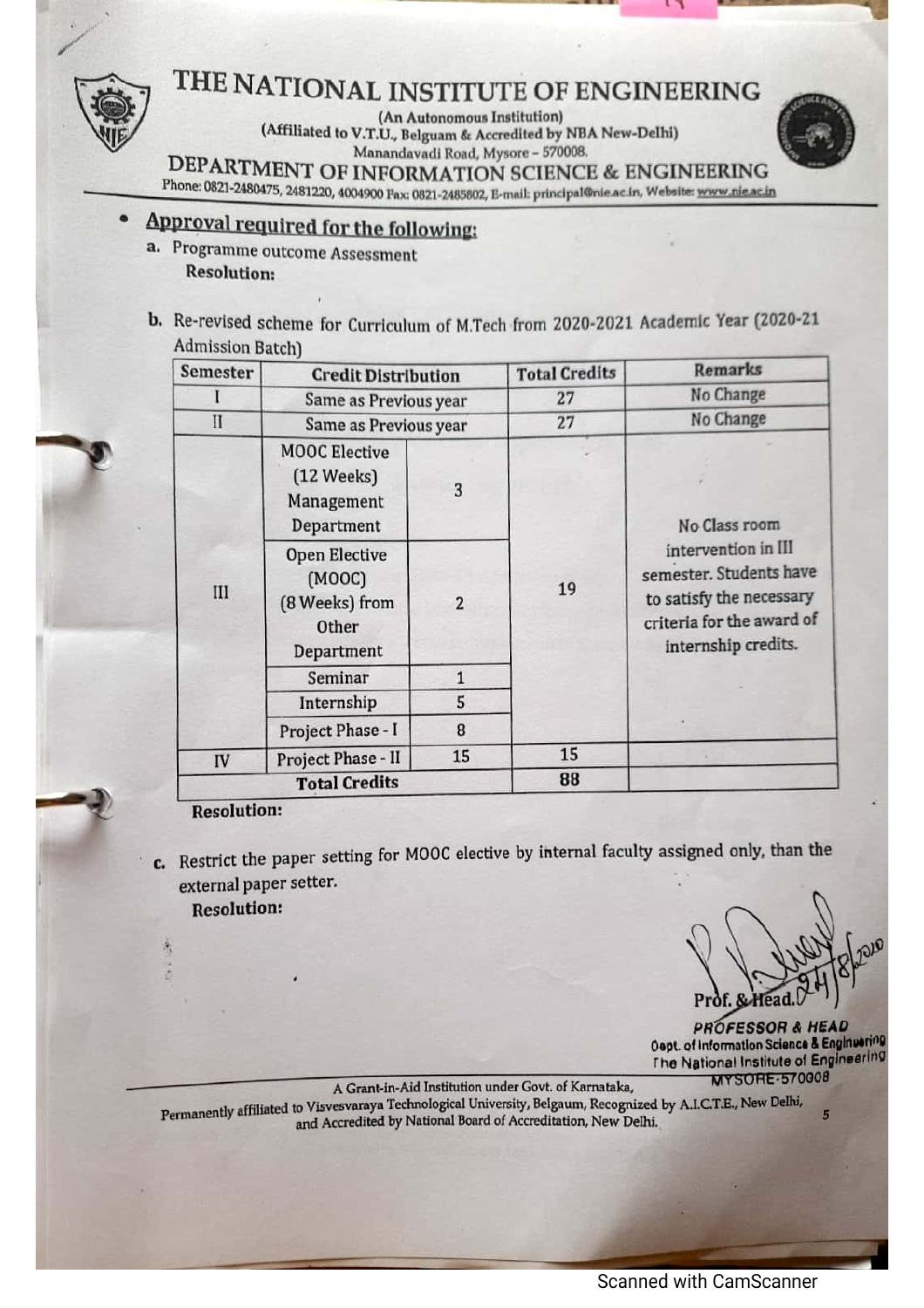60

### **UX & UI (3:0:0)**

**Sub code : IS6E105 CIE : 50 Marks Hrs/week : 03 SEE : 50% Marks**

#### *Course Outcomes:*

#### **On Successful completion of the course, the students will be able to:**

- **1.** Describe the concepts of User interface patterns
- **2.** Illustrate different features, approach and pattern of User Interface / User Experience (Module 2 & 3)
- **3.** Discuss the effects of Wearable devices on health and environment.
- **4.** Describe continuous and complementary design approach in developing interfaces

#### **MODULE 1: 8 Hrs**

**What Users Do**: A Means to an End, the Basics of User Research, Users' Motivation to Learn, The Patterns – Safe Exploration, Instant Gratification, Satisfying, Changes in Midstream, Deferred Choices, Incremental Construction, Habituation, Micro breaks, Spatial Memory, Prospective Memory, Streamlined Repetition, Keyboard Only.

*Self Learning Exercise:* Other People's Advice, Personal Recommendations.

### **MODULE 2: 8 Hrs**

**Information Architecture and Application Structure** : The Big Picture, The Patterns – Feature, Search and browse, News Stream, Picture Manager, Dashboard, Canvas Plus Palette, Wizard Setting Editor, Alternative Views, Many Workspaces, Multi-Level Help Making it Look Good: Visual Style and Aesthetics: Same content, Different styles, The Basics of Visual Design, What This Means for Desktop Applications, The Patterns: Deep Background, Few Hues, Many Values, Corner Treatments, Borders That Echo Fonts, Hairlines. *Self Learning Exercise:* Contrasting Font Weights, Skins and Themes

#### **MODULE 3: 8 Hrs**

**Design and UX**: Users Vs Life Cycles, Visual Design, Web standards, Potential Barriers to sustainable UX, Designing for Emerging Technologies: Design for Disruption, Eight Design Tenets for Emerging Technology, Changing Design and Designing Change, Fashion with Function: Designing for wearable devices, The next big wave in Technology, The wearable market segments.

*Self Learning Exercise:* UX (and Human) Factors to consider

# **SEE Hrs : 03 Max. Marks: 100**